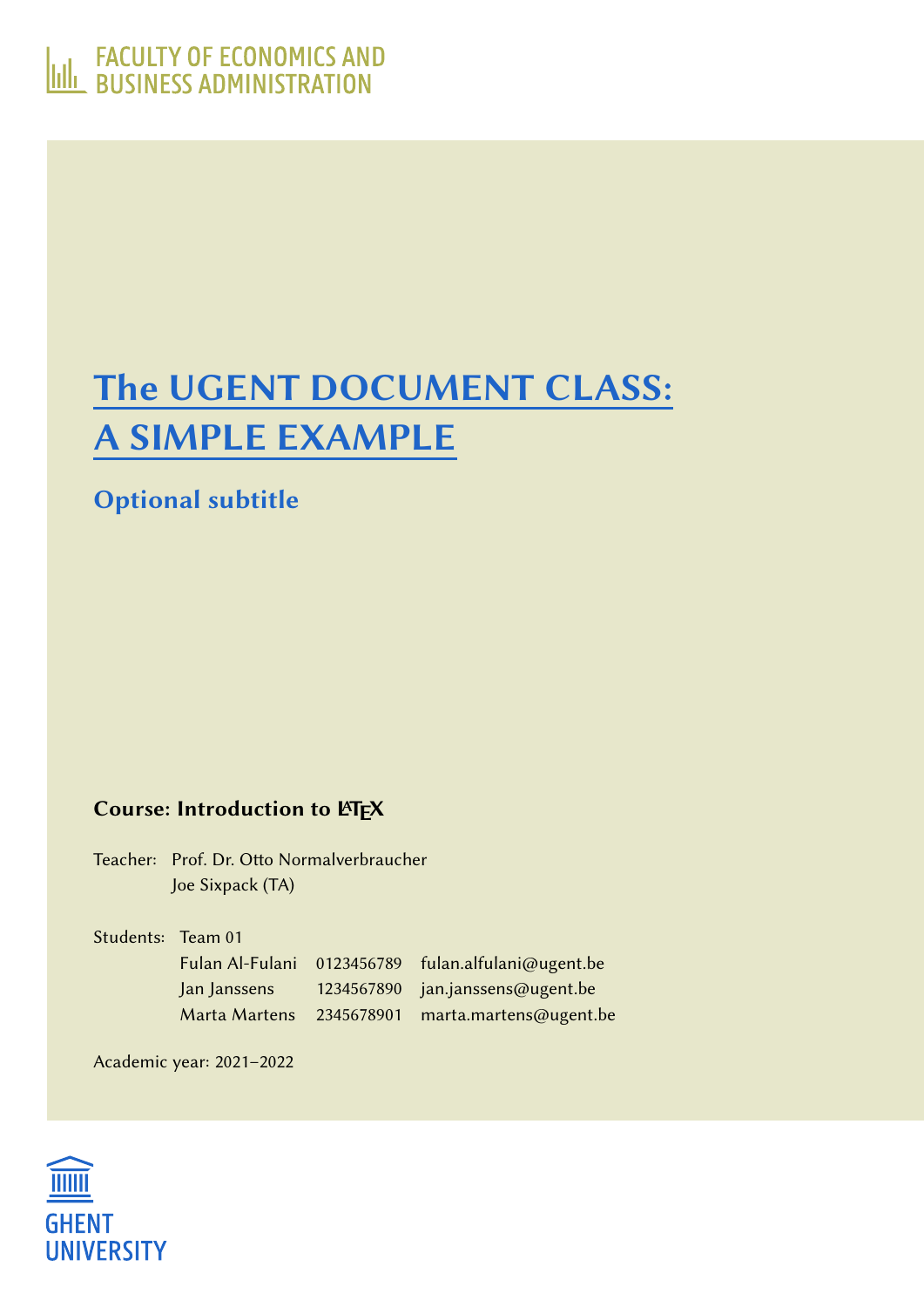## **Contents**

|                | <b>Short summary</b> |                                                        |                         |
|----------------|----------------------|--------------------------------------------------------|-------------------------|
| 1              |                      | Introduction                                           | $\mathbf{2}$            |
| $\overline{2}$ |                      | Some examples to get started                           | $\mathbf{2}$            |
|                | 2.1                  | How to create Sections, Subsections and Subsubsections | $\overline{2}$          |
|                |                      | 2.1.1                                                  | $\overline{2}$          |
|                | 2.2                  |                                                        | $\overline{2}$          |
|                | 2.3                  |                                                        | 3                       |
|                | 2.4                  |                                                        | 3                       |
|                | 2.5                  |                                                        | $\overline{4}$          |
|                | 2.6                  |                                                        | $\overline{4}$          |
|                | 2.7                  |                                                        | $\overline{4}$          |
|                | 2.8                  |                                                        | $\overline{4}$          |
|                | <b>References</b>    |                                                        | $\overline{\mathbf{4}}$ |
|                |                      | A Appendix: Your first appendix                        | $\overline{\mathbf{4}}$ |
| B              |                      | Appendix: Your second appendix                         | 5                       |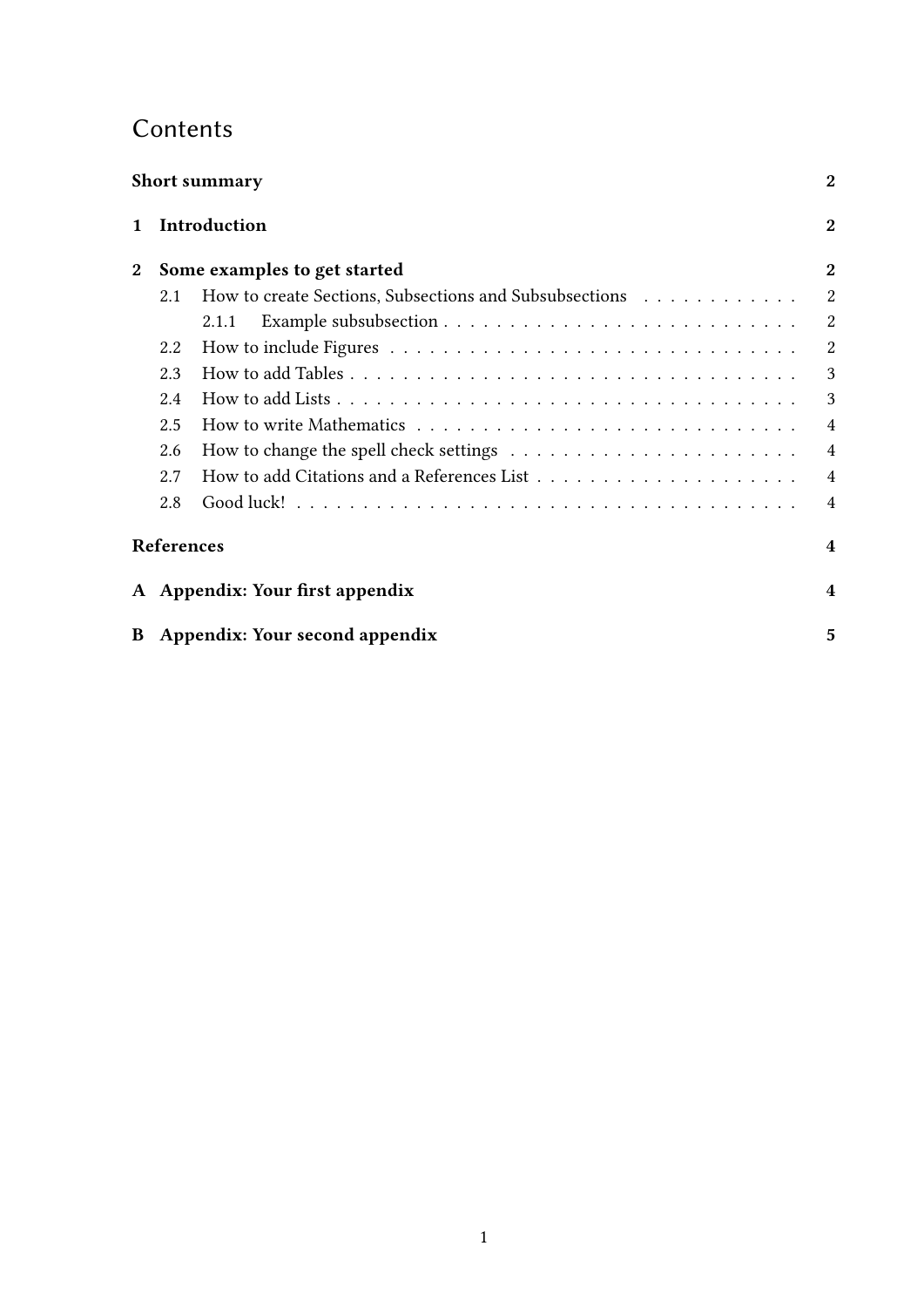## Short summary

This is a section without section number. By default, unnumbered sections are ignored in the table of contents (toc). Therefore an additional statement is necessary to make sure that this section is added to the toc.

The abstract environment also works, but it does not look as nice (in my opinion) as an unnumbered section.

## <span id="page-2-0"></span>1 Introduction

This example uses the article class as underlying document type, so there are no chapters. Your introduction goes here! Simply start writing your document and use the Recompile button to view the updated PDF preview. Examples of commonly used commands and features are listed below, to help you get started.

Once you're familiar with the editor, you can find various project setting in the Overleaf menu, accessed via the button in the very top left of the editor. To view tutorials, user guides, and further documentation, please visit our [help library.](https://www.overleaf.com/learn)

## <span id="page-2-1"></span>2 Some examples to get started

#### <span id="page-2-2"></span>2.1 How to create Sections, Subsections and Subsubsections

Simply use the section, subsection and subsubsection commands, as in this example document! With Overleaf, all the formatting and numbering is handled automatically according to the template you've chosen. If you're using Rich Text mode, you can also create new section and subsections via the buttons in the editor toolbar.

#### <span id="page-2-3"></span>2.1.1 Example subsubsection

Here is an example of a subsubsection.

#### <span id="page-2-4"></span>2.2 How to include Figures

First you have to upload the image file from your computer using the upload link in the filetree menu. In the preamble the location where the images/figures are located was defined, i.e. \graphicspath{{./figures/}}. So, put your images/figures in that folder. Then use the includegraphics command to include it in your document. Use the figure environment and the caption command to add a number and a caption to your figure. See the code for Figure [1](#page-3-2) in this subsection for an example.

Note that your figure will automatically be placed in the most appropriate place for it, given the surrounding text and taking into account other figures or tables that may be close by. You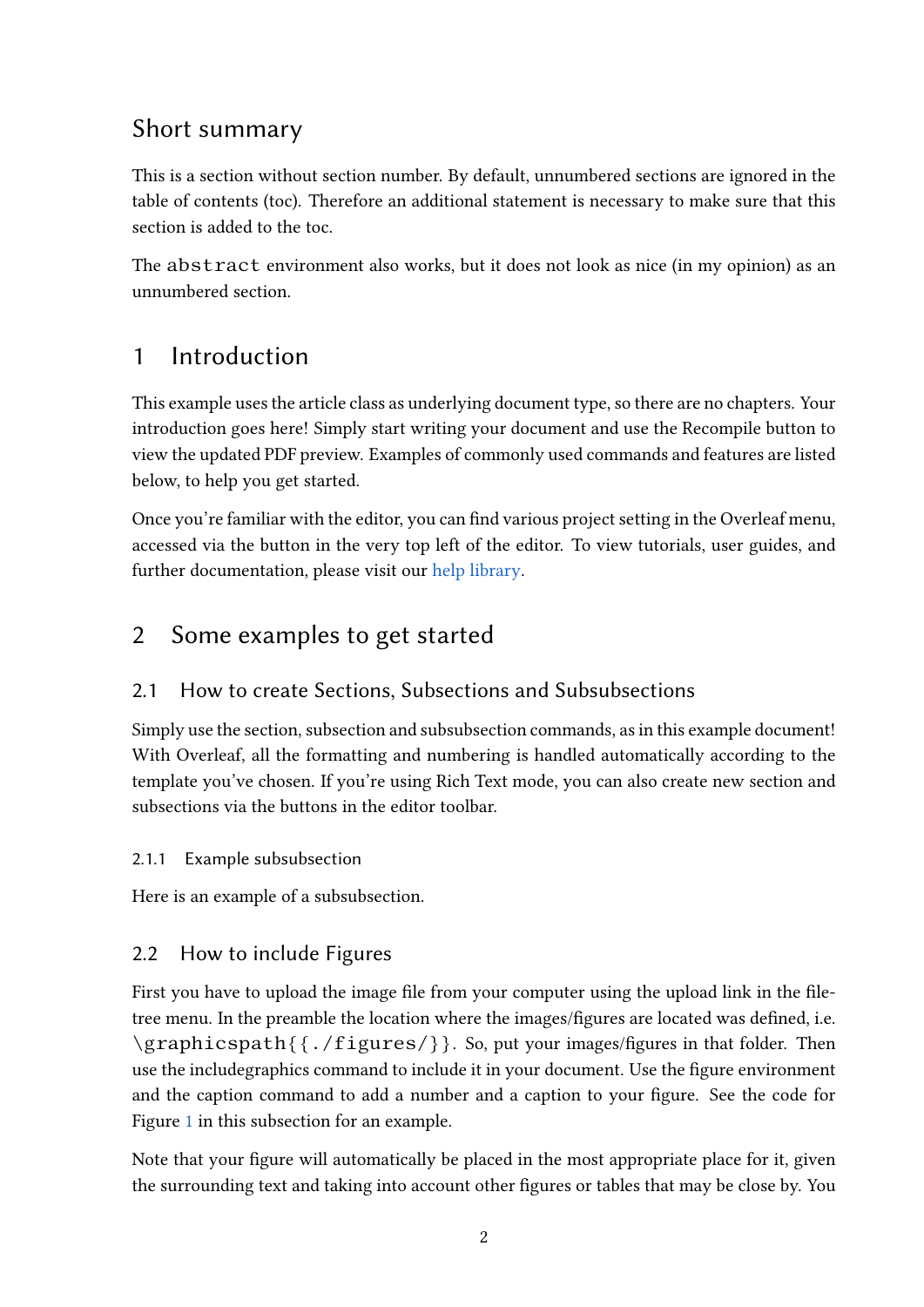<span id="page-3-2"></span>

Figure 1: This is an example image.

can find out more about adding images to your documents in this help article on [including](https://www.overleaf.com/learn/how-to/Including_images_on_Overleaf) [images on Overleaf.](https://www.overleaf.com/learn/how-to/Including_images_on_Overleaf)

#### <span id="page-3-0"></span>2.3 How to add Tables

Use the table and tabular environments for basic tables — see Table [1,](#page-3-3) for example. For more information, please see this help article on [tables.](https://www.overleaf.com/learn/latex/tables)

| Item    | Quantity |
|---------|----------|
| Widgets | 42       |
| Gadgets | 13       |

<span id="page-3-3"></span>Table 1: An example table.

#### <span id="page-3-1"></span>2.4 How to add Lists

You can make lists with automatic numbering ...

- 1. Like this,
- 2. and like this.

... or bullet points ...

- Like this,
- and like this.

... or custom lists ...

- a. Like this,
- b. and like this.

Note that specialized packages exist that give you more flexible ways of creating lists (for example enumitem).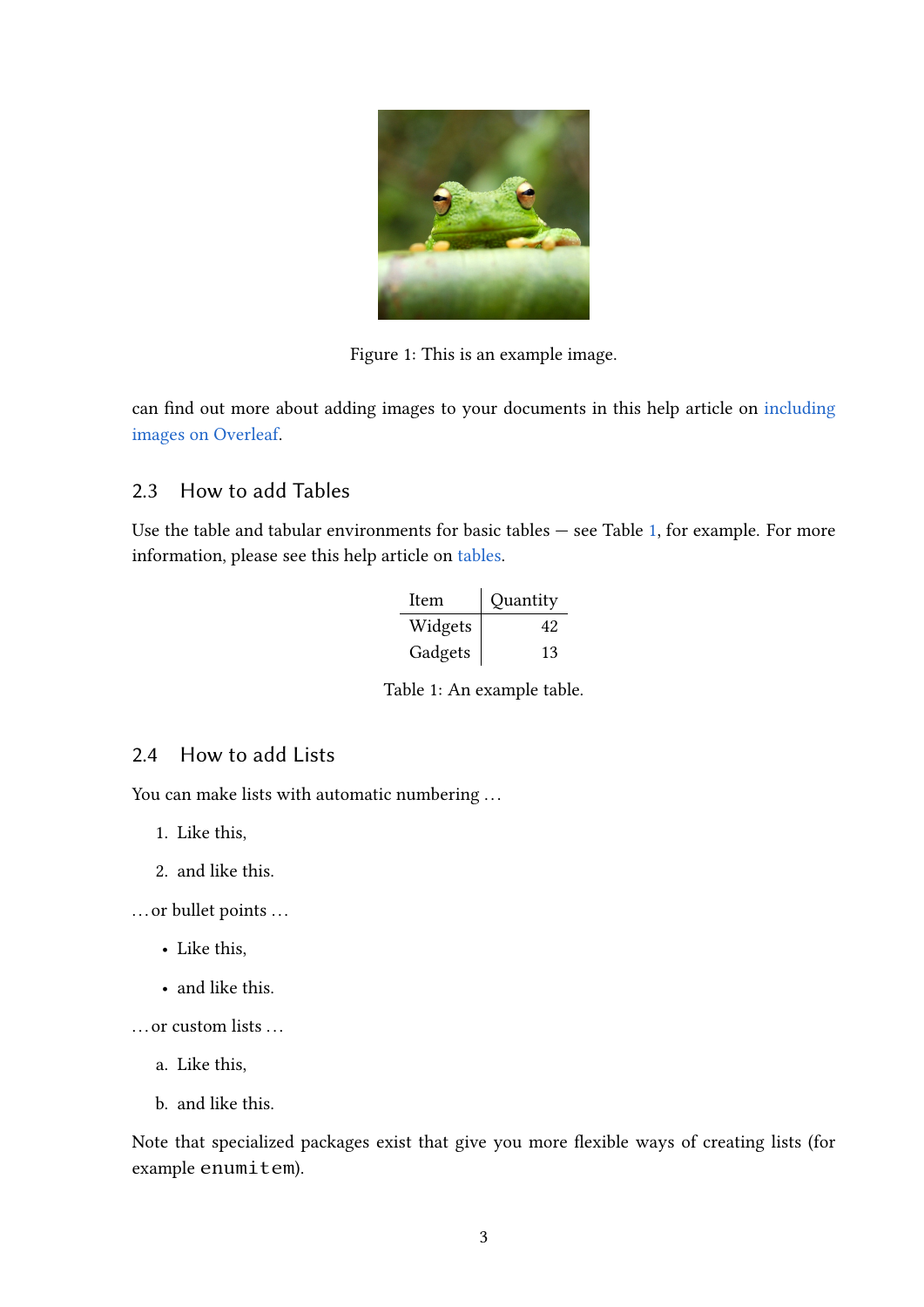#### <span id="page-4-0"></span>2.5 How to write Mathematics

EIFX is great at typesetting mathematics. Let  $X_1, X_2, ..., X_n$  be a sequence of independent and identically distributed random variables with  $E[X_i] = \mu$  and  $Var[X_i] = \sigma^2 < \infty$ , and let

$$
S_n = \frac{X_1 + X_2 + \dots + X_n}{n} = \frac{1}{n} \sum_{i=1}^{n} X_i
$$

denote their mean. Then as *n* approaches infinity, the random variables  $\sqrt{n}(S_n - \mu)$  converge in distribution to a normal  $\mathcal{N}(0, \sigma^2)$ .

#### <span id="page-4-1"></span>2.6 How to change the spell check settings

To change the spell check language, simply open the Overleaf menu at the top left of the editor window, scroll down to the spell check setting, and adjust accordingly.

#### <span id="page-4-2"></span>2.7 How to add Citations and a References List

You can simply upload a . bib file containing your BibTeX entries, created with a tool such as JabRef. Alternatively, you can manually appendix BibTex entries to the references. bib file available on e.g. Google Scholar. You can then cite entries from it, like this: Greenwade [\(1993\)](#page-4-5) or (Greenwade, [1993\)](#page-4-5).

#### <span id="page-4-3"></span>2.8 Good luck!

We hope you find Overleaf useful, and do take a look at our [help library](https://www.overleaf.com/learn) for more tutorials and user guides! Please also let us know if you have any feedback using the Contact Us link at the bottom of the Overleaf menu  $-$  or use the contact form at [https://www.overleaf.com/](https://www.overleaf.com/contact) [contact.](https://www.overleaf.com/contact)

#### References

<span id="page-4-5"></span>Greenwade, G. D. (1993). The Comprehensive Tex Archive Network (CTAN). TUGBoat, 14(3), 342–351.

### <span id="page-4-4"></span>A Appendix: Your first appendix

Insert some figure or table here.